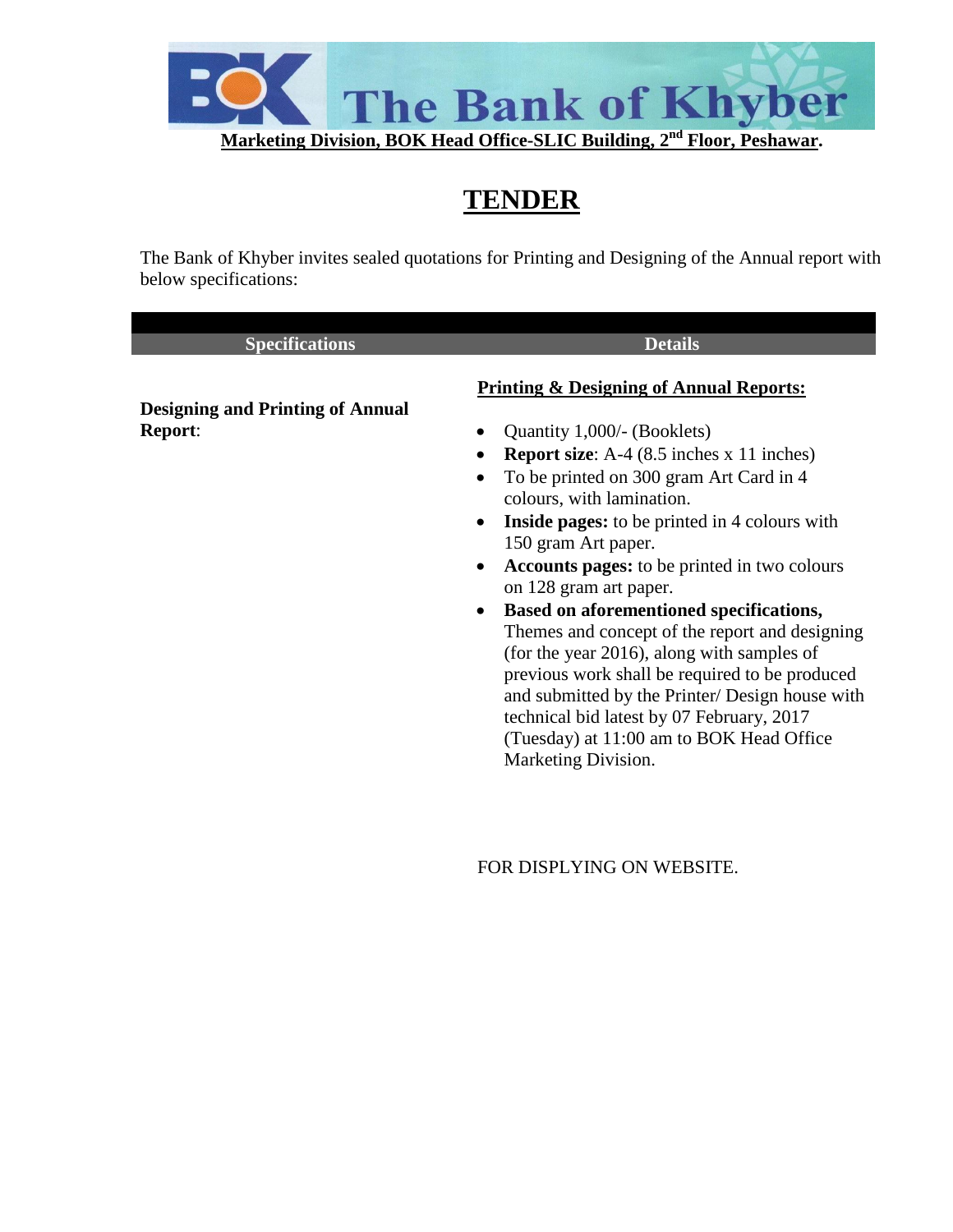## **Terms & Conditions for Printing & Designing of Annual Reports**

- 1. The Bank of Khyber invites bids from authorized dealers/ TRI/ Printers/ Design Houses registered with Tax department, having GST/NTN registration for the printing and designing of BOK Annual Reports for the Year 2016.
- 2. Interested bidders must furnish their Financial and Technical bids in two separate sealed envelopes, each clearly marked as 'Technical' and 'Financial' bid.
- 3. Technical bids in sealed envelopes must be accompanied by a Demand Draft of Rs.1,000/- in the name of The Bank of Khyber (as processing fee, Non Refundable).
- 4. All bids (Technical and Financial) must be delivered to the BOK Head Office, Marketing Division latest by 07-02-2017 at 11:00 am.
- 5. Company seal/stamp must be affixed on Technical specification and financial proposals.
- 6. Technical bids will be opened on same day dated 07-02-2017 Tuesday at 12:00 pm at BOK Head Office Training Hall.
- 7. Any bids submitted after due date and time will not be entertained.
- 8. The Technical Proposal should contain all the bid items (Specification of bid) without quoting the price. Further themes and concept of the report and designing (for the year 2016), along with samples of previous work should also be enclosed with the technical bid.
- 9. If the Technical Specification does not meet BOK requirement, then financial proposal shall not be opened.
- 10. Time and date for opening of Financial Bids shall be communicated in writing to the technically qualified bidders.
- 11. The quoted price shall be valid till the completion / printing of the reports and shall include all Taxes applicable, such as GST, Income Tax, etc
- 12. Payment will be made through cross Payment Order on successful completion of the task.
- 13. The Bank of Khyber reserves the right to accept or reject any or all the bids as per Khyber Pukhtunkhwa Pubic Procurement Regulatory Authority (KPPRA) rules.
- 14. Any information about the bid may be obtained from the BOK Marketing Division during office hours i.e. from 09:00 am to 05:30 pm (Monday to Friday) at Phone No. 091-5270321.
- 15. The Bank of Khyber will not be responsible for any costs or expenses incurred by bidders in connection with the preparation or delivery of bids.
- 16. Delivery of all items must be made within  $(3 4)$  weeks of issuance of purchase order.
- 17. Preference will be given to those companies who have a past experience in printing and designing.

### **Address:-**

#### **Head Marketing Division, Head office**

The Bank of Khyber State Life Building,  $2^{nd}$  Floor, Peshawar Cantt. Phone: 091-5270321 UAN: 091-111-95-95-95 Fax.: 091-5272178

## FOR DISPLAYING AT WEBSITE